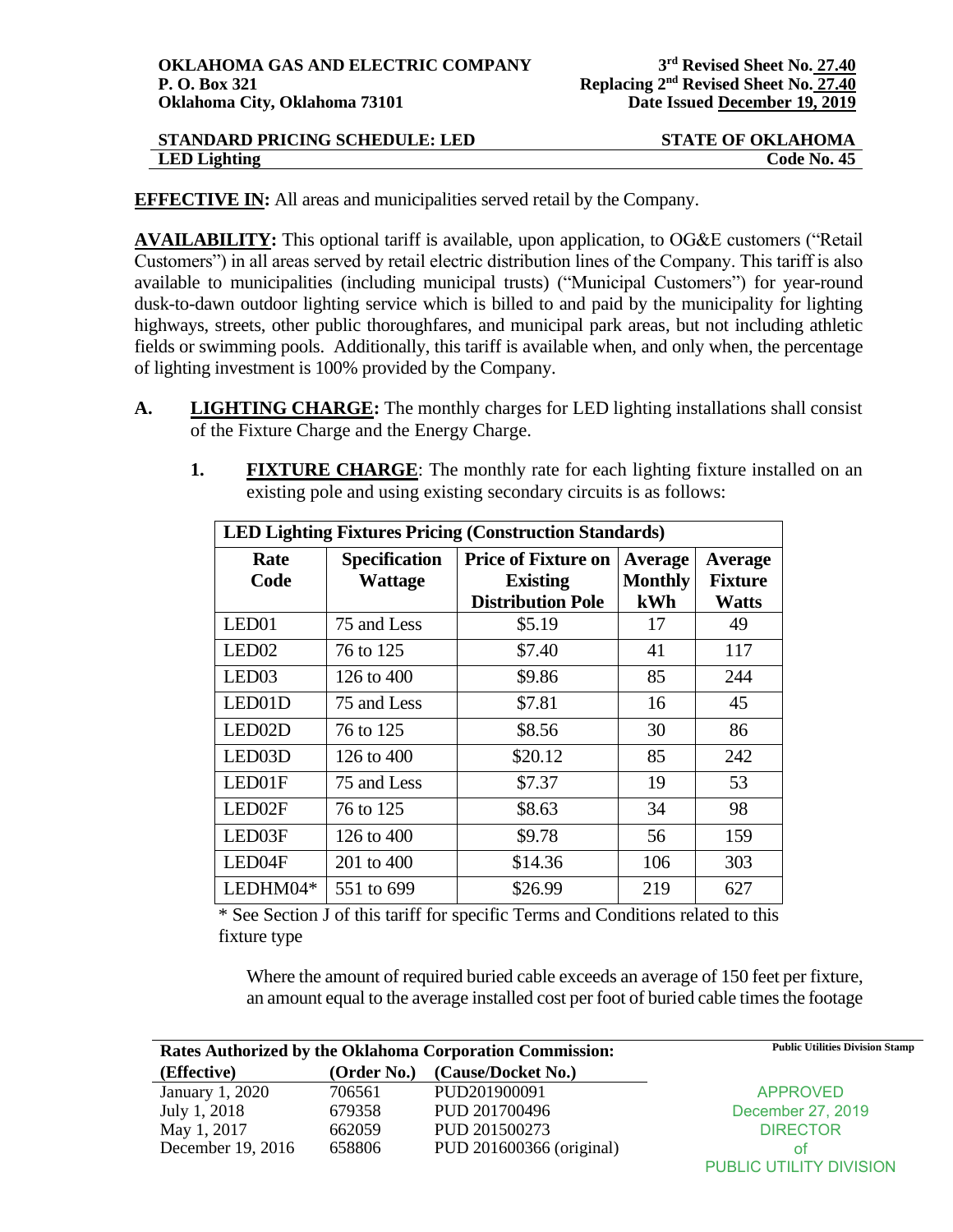| STANDARD PRICING SCHEDULE: LED | <b>STATE OF OKLAHOMA</b> |
|--------------------------------|--------------------------|
| <b>LED</b> Lighting            | Code No. 45              |

in excess of 150 feet per fixture shall be paid to the Company in advance of construction and without the right of refund.

- **2. ENERGY CHARGE**: LED lighting units may include kWh consumption meters to measure the energy consumption. The Company may utilize, as soon as it is technically feasible, the measured energy to bill for the kWh consumption.
	- A. Metered Consumption: For metered lighting units, the metered monthly consumption of each lighting unit will be used for determining the energy charge.
	- B. Non-metered Consumption: For non-metered lighting units, the monthly consumption of each lighting unit is derived from the kWh listed in the LED Lighting Fixtures Pricing table within this pricing schedule. The consumption shall be deemed to occur during off-peak hours.

Energy Charge for All kWh **2.594 cents per kWh**

**3. APPLICATION OF FUEL COST ADJUSTMENT (FCA):** The FCAon, FCAoff, and  $FCA_w$  shall apply to the energy component of this tariff as follows: the  $FCA_{on}$ shall apply to all on-peak energy sales during the summer season; the FCA<sub>off</sub> shall apply to all off-peak energy sales during the summer season; and, the  $FCA_w$  shall apply to all kWh sales during the winter season.

## **DEFINITION OF SEASONS:**

**Summer Season:** The five OG&E Revenue Months of June through October

**On-Peak Hours**: From June 1 through September 30, beginning each day at 2:00 p.m. until 7:00 .m. local time, excluding Saturday, Sunday, Independence Day (as observed) and Labor Day.

**Off-Peak Hours**: All hours not defined as On-Peak Hours.

**Winter Season:** The seven revenue months of November through May

**B. ADDITIONAL CHARGES:** If an extension of the Company's secondary circuit (greater than 150 feet) and/or a new support pole for the lighting unit is required, the above monthly rate shall be increased according to the additional charges in this section. Please note that a pole shall be required for each span of overhead wiring required for an extension of the

|                   |             | Rates Authorized by the Oklahoma Corporation Commission: | <b>Public Utilities Division Stamp</b> |
|-------------------|-------------|----------------------------------------------------------|----------------------------------------|
| (Effective)       | (Order No.) | (Cause/Docket No.)                                       |                                        |
| January 1, 2020   | 706561      | PUD201900091                                             | <b>APPROVED</b>                        |
| July 1, 2018      | 679358      | PUD 201700496                                            | December 27, 2019                      |
| May 1, 2017       | 662059      | PUD 201500273                                            | <b>DIRECTOR</b>                        |
| December 19, 2016 | 658806      | PUD 201600366 (original)                                 | Ωt                                     |
|                   |             |                                                          | PUBLIC UTILITY DIVISION                |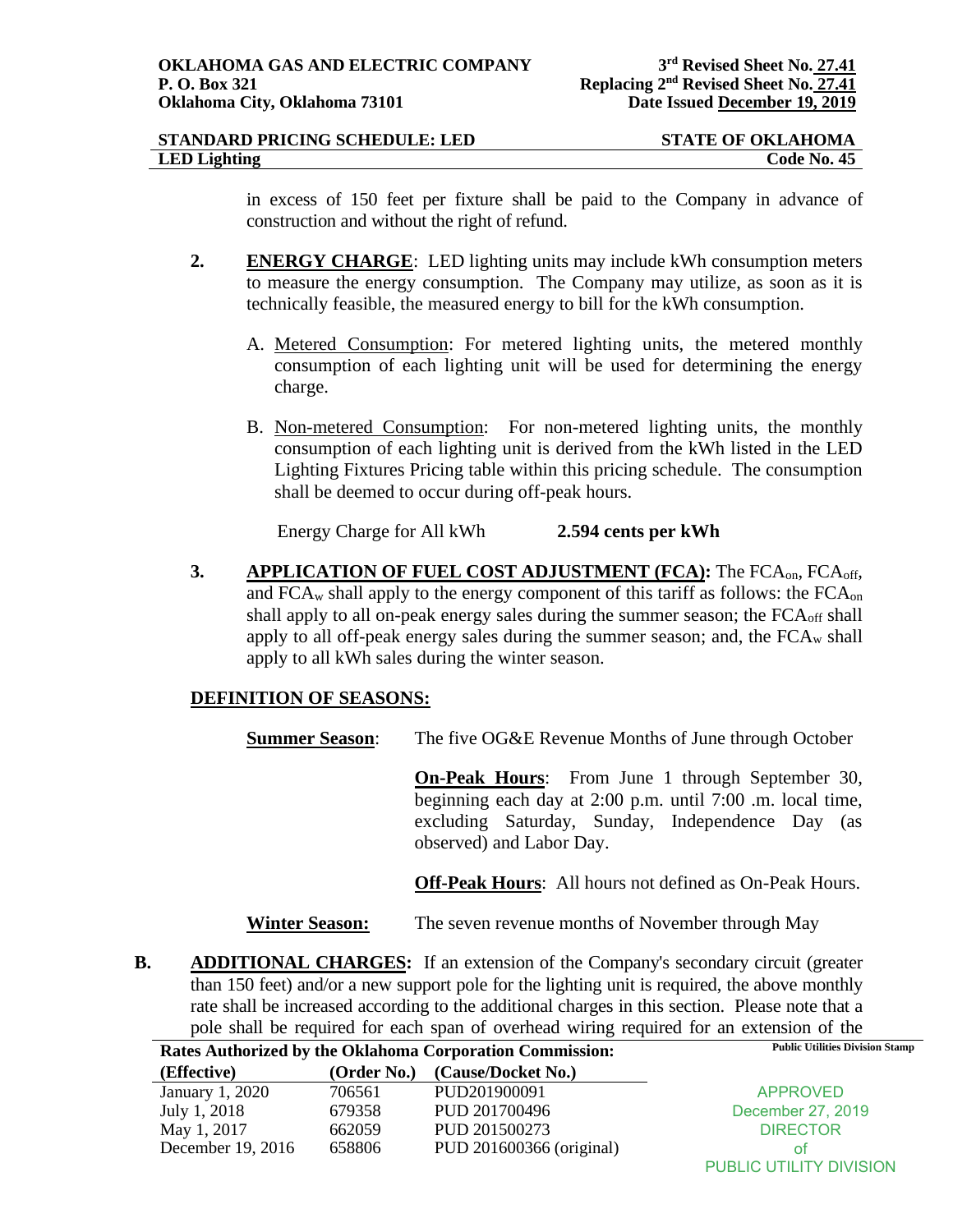## **STANDARD PRICING SCHEDULE: LED STATE OF OKLAHOMA**<br>LED Lighting Code No. 45 **LED Lighting**

Company's secondary circuit. A span of overhead wiring is considered a distance of 150 feet or less.

1. Municipal Customers:

| Poles (Construction Standards) (100% owned by Company) |             |                                                                        |                                         |  |
|--------------------------------------------------------|-------------|------------------------------------------------------------------------|-----------------------------------------|--|
| LM<br>Code                                             | Length      | Specification                                                          | Price of<br><b>Distribution</b><br>Pole |  |
| PMO1                                                   | 30'         | <b>Standard Wood</b>                                                   | \$5.92                                  |  |
| PMO <sub>2</sub>                                       | 35'         | <b>Standard Wood</b>                                                   | \$7.88                                  |  |
| PMO <sub>3</sub>                                       | 40'         | <b>Standard Wood</b>                                                   | \$8.68                                  |  |
| PMO <sub>4</sub>                                       | 45'         | <b>Standard Wood</b>                                                   | \$9.74                                  |  |
| PMO <sub>5</sub>                                       | 50'         | <b>Standard Wood</b>                                                   | \$11.26                                 |  |
| PMO <sub>6</sub>                                       | $14' - 19'$ | Standard, Other than Wood                                              | \$9.12                                  |  |
| PMO7                                                   | $20' - 24'$ | Standard, Other than Wood                                              | \$10.10                                 |  |
| PMO <sub>8</sub>                                       | $25' - 27'$ | Standard, Other than Wood                                              | \$12.19                                 |  |
| PMO <sub>9</sub>                                       | $28' - 32'$ | Standard, Other than Wood                                              | \$15.30                                 |  |
| <b>PMO10</b>                                           | $33' - 37'$ | Standard, Other than Wood                                              | \$17.08                                 |  |
| <b>PMO11</b>                                           | $38' - 42'$ | Standard, Other than Wood                                              | \$23.97                                 |  |
| <b>PMO12</b>                                           | $43' - 47'$ | Standard, Other than Wood<br>\$23.97                                   |                                         |  |
| P13                                                    | $13' - 19'$ | Decorative Black Fluted Concrete - Single Arm - Direct Buried          | \$18.58                                 |  |
| P14                                                    | $13' - 19'$ | Decorative Black Fluted Concrete - Double Arm - Direct Buried          | \$25.89                                 |  |
| P15                                                    | $13' - 19'$ | Decorative Black Fluted Concrete - Single Arm - Anchor Base            | \$28.87                                 |  |
| P16                                                    | $13' - 19'$ | Decorative Black Fluted Concrete - Double Arm - Anchor Base<br>\$36.17 |                                         |  |
| P17                                                    | 30'         | Decorative Black Fluted Steel - Single Arm – with Base                 | \$42.02                                 |  |
| P18                                                    | 30'         | Decorative Black Fluted Steel - Double Arm - with Base                 | \$45.94                                 |  |
| P <sub>19</sub>                                        | 25'         | Decorative Steel - Single Arm                                          | \$33.24                                 |  |
| P <sub>20</sub>                                        | 30'         | Decorative Steel – Single Arm                                          | \$33.24                                 |  |
| P <sub>21</sub>                                        | 30'         | Decorative Steel - Double Arm<br>\$42.06                               |                                         |  |
| P22                                                    | $20' - 30'$ | Decorative Bronze – Single/Double Arm<br>\$20.59                       |                                         |  |
| P <sub>23</sub>                                        | 29'         | \$49.68<br>Decorative Black Fluted Concrete - Single Arm - Anchor Base |                                         |  |
| P24                                                    | 29'         | Decorative Black Fluted Concrete - Double Arm - Anchor Base<br>\$59.23 |                                         |  |
| P <sub>25</sub>                                        | $13' - 19'$ | Decorative Black Fluted Aluminum - Single Arm - Anchor Base            | \$14.18                                 |  |
| P <sub>26</sub>                                        | $13' - 19'$ | Decorative Black Fluted Aluminum - Double Arm - Anchor<br>\$21.60      |                                         |  |
|                                                        |             | Base                                                                   |                                         |  |

|                   |             | Poles (Construction Standards) (0% owned by Company)            |                                        |
|-------------------|-------------|-----------------------------------------------------------------|----------------------------------------|
|                   |             | <b>Rates Authorized by the Oklahoma Corporation Commission:</b> | <b>Public Utilities Division Stamp</b> |
| (Effective)       | (Order No.) | (Cause/Docket No.)                                              |                                        |
| January 1, 2020   | 706561      | PUD201900091                                                    | <b>APPROVED</b>                        |
| July 1, 2018      | 679358      | PUD 201700496                                                   | December 27, 2019                      |
| May 1, 2017       | 662059      | PUD 201500273                                                   | <b>DIRECTOR</b>                        |
| December 19, 2016 | 658806      | PUD 201600366 (original)                                        | ot                                     |
|                   |             |                                                                 | PUBLIC UTILITY DIVISION                |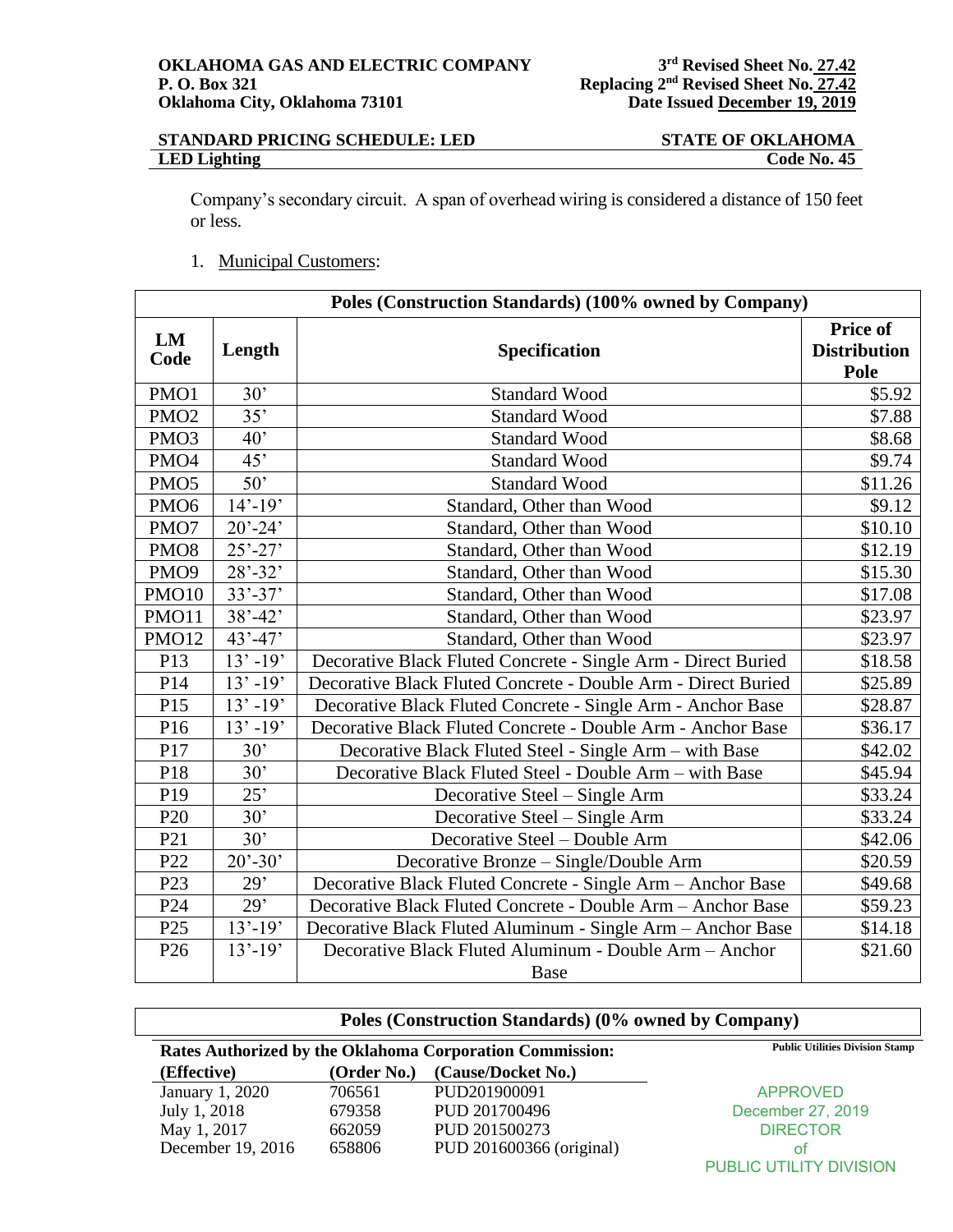## **STANDARD PRICING SCHEDULE: LED**<br> **STATE OF OKLAHOMA**<br> **Code No. 45 LED Lighting**

| LM<br>Code        | Length       | <b>Specification</b>                     | <b>Price of</b><br><b>Distribution</b><br>Pole |  |
|-------------------|--------------|------------------------------------------|------------------------------------------------|--|
| PMC1              | 30'          | <b>Standard Wood Pole</b>                | \$0.91                                         |  |
| PMC <sub>2</sub>  | 35'          | <b>Standard Wood Pole</b>                | \$0.91                                         |  |
| PMC3              | $40^{\circ}$ | <b>Standard Wood Pole</b>                | \$1.25                                         |  |
| PMC4              | 45'          | <b>Standard Wood Pole</b>                | \$1.63                                         |  |
| PMC5              | $50^{\circ}$ | <b>Standard Wood Pole</b>                | \$2.26                                         |  |
| PMC <sub>6</sub>  | $14' - 19'$  | Standard Pole, Other than Wood           | \$1.54                                         |  |
| PMC7              | $20' - 24'$  | Standard Pole, Other than Wood           | \$1.63                                         |  |
| PMC8              | $25' - 27'$  | Standard Pole, Other than Wood           | \$1.87                                         |  |
| PMC <sub>9</sub>  | $28' - 32'$  | Standard Pole, Other than Wood           |                                                |  |
| PMC <sub>10</sub> | $33' - 37'$  | Standard Pole, Other than Wood           |                                                |  |
| PMC11             | $38' - 42'$  | Standard Pole, Other than Wood<br>\$3.07 |                                                |  |
| PMC12             | $43' - 47'$  | Standard Pole, Other than Wood           | \$3.50                                         |  |

|            | <b>Miscellaneous Facilities (Construction Standards)</b> |                               |        |                                                                       |  |  |
|------------|----------------------------------------------------------|-------------------------------|--------|-----------------------------------------------------------------------|--|--|
| LM<br>Code | Length                                                   | <b>Specification</b>          |        | <b>Percentage of Pole</b><br><b>Investment Provided by</b><br>Company |  |  |
|            |                                                          |                               | 100%   | <b>None</b>                                                           |  |  |
| MF1        |                                                          | <b>Break-away Base</b>        | \$4.32 | \$0.34                                                                |  |  |
| MF2        | $80^{\circ}$                                             | Metal pole with lowering ring | N/A    |                                                                       |  |  |

| LM<br>Code | <b>Specification</b>                                                                                                                                                                                                                                                                                                                                                            |
|------------|---------------------------------------------------------------------------------------------------------------------------------------------------------------------------------------------------------------------------------------------------------------------------------------------------------------------------------------------------------------------------------|
| UG.        | Underground wiring will be available at the above rate plus \$3.25 per month where the<br>amount of required buried cable does not exceed, on the average, 150 feet per pole. An<br>amount payable in advance and without right of refund shall be charged equal to the<br>average installed cost per foot of buried cable times the footage in excess of 150 feet per<br>pole. |
| <b>HSP</b> | If a hand-set pole is required due to the inaccessibility of the pole location, an additional<br>charge of \$369.00 will be required. This additional charge will only cover labor items,<br>not material.                                                                                                                                                                      |
| <b>TR</b>  | If any additional trenching is required, due to the hand-set pole, the price will be \$3.00<br>per foot plus applicable material charges. These charges shall be paid to the Company in<br>advance of construction and without the right of refund.                                                                                                                             |

|                   |             | Rates Authorized by the Oklahoma Corporation Commission: | <b>Public Utilities Division Stamp</b> |
|-------------------|-------------|----------------------------------------------------------|----------------------------------------|
| (Effective)       | (Order No.) | (Cause/Docket No.)                                       |                                        |
| January 1, 2020   | 706561      | PUD201900091                                             | <b>APPROVED</b>                        |
| July 1, 2018      | 679358      | PUD 201700496                                            | December 27, 2019                      |
| May 1, 2017       | 662059      | PUD 201500273                                            | <b>DIRECTOR</b>                        |
| December 19, 2016 | 658806      | PUD 201600366 (original)                                 | οt                                     |
|                   |             |                                                          | PUBLIC UTILITY DIVISION                |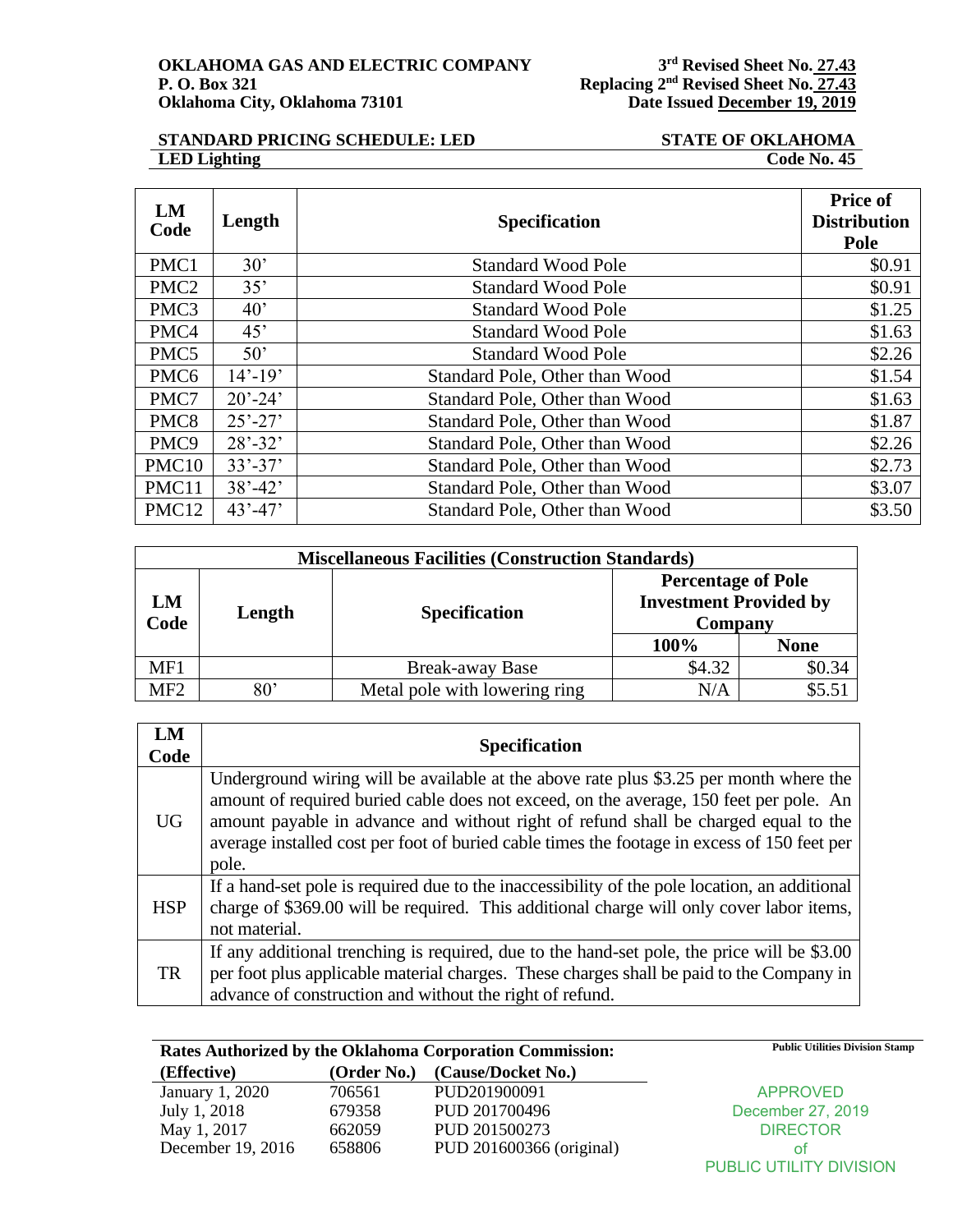### **STANDARD PRICING SCHEDULE: LED STATE OF OKLAHOMA LED Lighting Code No. 45**

|  | <b>Retail Customers:</b> |
|--|--------------------------|
|  |                          |

| <b>Poles (Construction Standards)</b> |             |                                                               |                                                |  |  |
|---------------------------------------|-------------|---------------------------------------------------------------|------------------------------------------------|--|--|
| <b>OSL</b><br>Code                    | Length      | Specification                                                 | <b>Price of</b><br><b>Distribution</b><br>Pole |  |  |
| PO <sub>1</sub>                       | 30'         | <b>Standard Wood</b>                                          | \$5.97                                         |  |  |
| PO <sub>2</sub>                       | 35'         | <b>Standard Wood</b>                                          | \$7.94                                         |  |  |
| PO <sub>3</sub>                       | 40'         | <b>Standard Wood</b>                                          | \$8.75                                         |  |  |
| PO <sub>4</sub>                       | 45'         | <b>Standard Wood</b>                                          | \$9.83                                         |  |  |
| PO <sub>5</sub>                       | 50'         | <b>Standard Wood</b>                                          | \$11.36                                        |  |  |
| PO <sub>6</sub>                       | $14' - 19'$ | Standard, Other than Wood                                     | \$9.19                                         |  |  |
| PO7                                   | $20' - 24'$ | Standard, Other than Wood                                     | \$10.18                                        |  |  |
| PO <sub>8</sub>                       | $25' - 27'$ | Standard, Other than Wood                                     | \$12.30                                        |  |  |
| PO <sub>9</sub>                       | $28' - 32'$ | Standard, Other than Wood                                     | \$15.44                                        |  |  |
| PO10                                  | $33' - 37'$ | Standard, Other than Wood                                     | \$17.23                                        |  |  |
| PO11                                  | $38' - 42'$ | Standard, Other than Wood                                     | \$24.18                                        |  |  |
| PO12                                  | $43' - 47'$ | Standard, Other than Wood                                     | \$24.18                                        |  |  |
| P13                                   | $13' - 19'$ | Decorative Black Fluted Concrete - Single Arm - Direct Buried | \$18.58                                        |  |  |
| P14                                   | $13' - 19'$ | Decorative Black Fluted Concrete - Double Arm - Direct Buried | \$25.89                                        |  |  |
| P15                                   | $13' - 19'$ | Decorative Black Fluted Concrete - Single Arm - Anchor Base   | \$28.87                                        |  |  |
| P16                                   | $13' - 19'$ | Decorative Black Fluted Concrete - Double Arm - Anchor Base   | \$36.17                                        |  |  |
| P17                                   | 30'         | Decorative Black Fluted Steel - Single Arm – with Base        | \$42.02                                        |  |  |
| P18                                   | 30'         | Decorative Black Fluted Steel - Double Arm - with Base        | \$45.94                                        |  |  |
| P19                                   | 25'         | Decorative Steel – Single Arm                                 | \$33.24                                        |  |  |
| P <sub>20</sub>                       | 30'         | Decorative Steel - Single Arm                                 | \$33.24                                        |  |  |
| P <sub>21</sub>                       | 30'         | Decorative Steel - Double Arm                                 | \$42.06                                        |  |  |
| P22                                   | $20' - 30'$ | Decorative Bronze - Single/Double Arm                         | \$20.59                                        |  |  |
| P <sub>23</sub>                       | 29'         | Decorative Black Fluted Concrete - Single Arm - Anchor Base   | \$49.68                                        |  |  |
| P <sub>24</sub>                       | 29'         | Decorative Black Fluted Concrete - Double Arm - Anchor Base   | \$59.23                                        |  |  |
| P <sub>25</sub>                       | $13'-19'$   | Decorative Black Fluted Aluminum - Single Arm - Anchor Base   | \$14.18                                        |  |  |
| P <sub>26</sub>                       | $13' - 19'$ | Decorative Black Fluted Aluminum - Double Arm - Anchor Base   | \$21.60                                        |  |  |

| <b>OSL</b><br>Code | <b>Specification</b>                                                                                                                                                                                                                                                    |
|--------------------|-------------------------------------------------------------------------------------------------------------------------------------------------------------------------------------------------------------------------------------------------------------------------|
| <b>UG</b>          | Underground wiring will be available at the above rate plus \$4.53 per month where the<br>amount of required buried cable does not exceed, on the average, 150 feet per pole. An<br>amount payable in advance and without right of refund shall be charged equal to the |

Rates Authorized by the Oklahoma Corporation Commission: Public Utilities Division Stamp

| (Effective)       | (Order No.) | (Cause/Docket No.)       |                                |
|-------------------|-------------|--------------------------|--------------------------------|
| January 1, 2020   | 706561      | PUD201900091             | <b>APPROVED</b>                |
| July 1, 2018      | 679358      | PUD 201700496            | December 27, 2019              |
| May 1, 2017       | 662059      | PUD 201500273            | <b>DIRECTOR</b>                |
| December 19, 2016 | 658806      | PUD 201600366 (original) | ΩŤ                             |
|                   |             |                          | <b>PUBLIC UTILITY DIVISION</b> |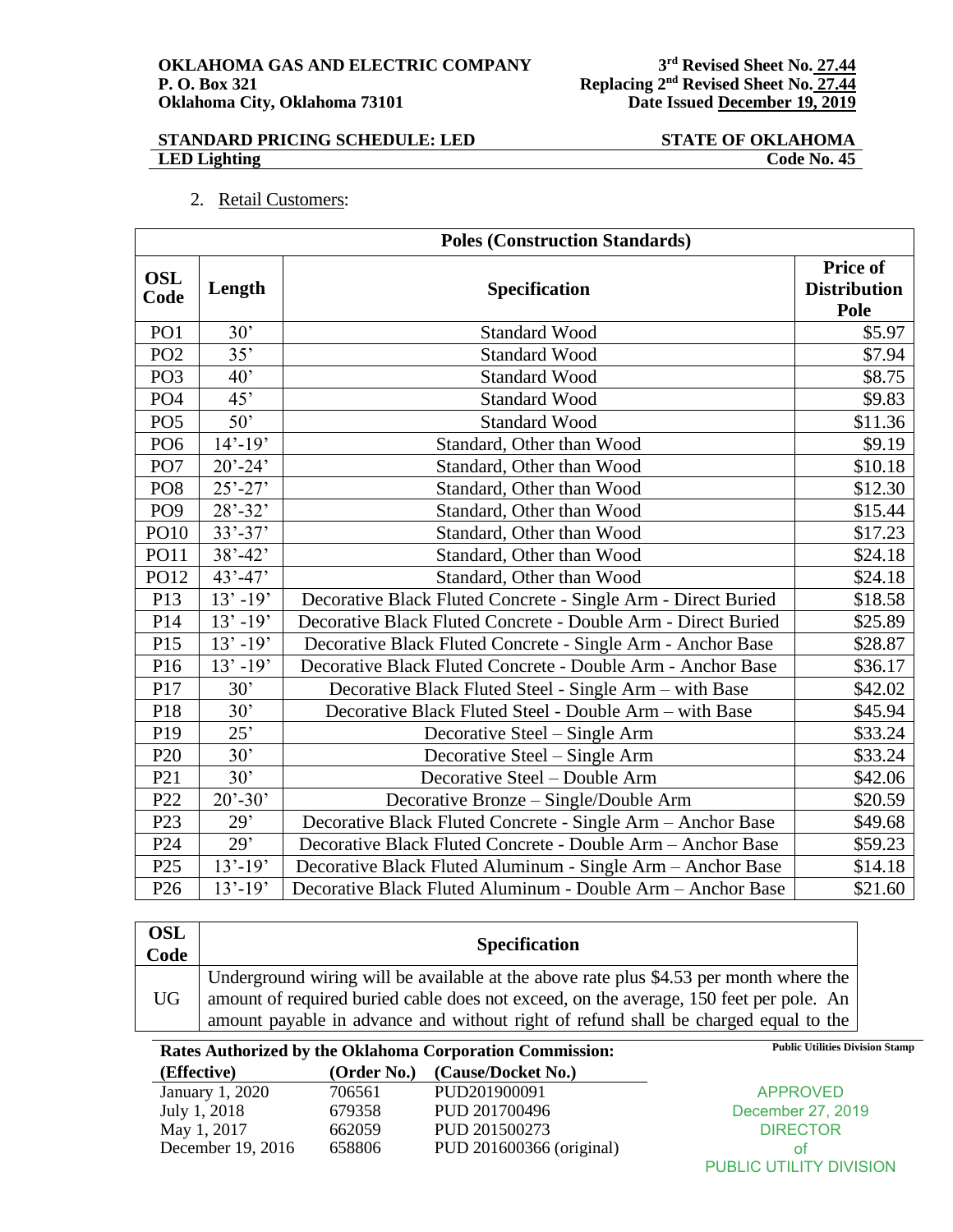# **STANDARD PRICING SCHEDULE: LED STATE OF OKLAHOMA LED Lighting Code No. 45**

|            | average installed cost per foot of buried cable times the footage in excess of 150 feet per<br>pole.                                                                                                                                                |
|------------|-----------------------------------------------------------------------------------------------------------------------------------------------------------------------------------------------------------------------------------------------------|
| <b>HSP</b> | If a hand-set pole is required due to the inaccessibility of the pole location, an additional<br>charge of \$369.00 will be required. This additional charge will only cover labor items,<br>not material.                                          |
| TR         | If any additional trenching is required, due to the hand-set pole, the price will be \$3.00<br>per foot plus applicable material charges. These charges shall be paid to the Company in<br>advance of construction and without the right of refund. |

# **C. INSTALLATION OF UNITS:**

Adequate clearance for the necessary lines shall be arranged for by the customer.

When the Company is required to install additional lights at a location which is more than 600 feet from an existing suitable source of power supply of secondary voltage (overhead or underground), the municipality shall pay to the Company the additional cost of the extension over 600 feet, by method 2 below.

Where underground service is installed and trenching is not normal, i.e., paving must be broken and replaced or boring is required or other trenching obstructions such as rock, etc., are encountered, the municipality shall pay the additional cost of trenching involved above the cost of normal trenching by either of the following two methods:

- 1) The municipality shall perform all difficult trenching, break paving, bore under obstructions, install duct furnished by the Company, backfill and replace the paving to the mutual satisfaction of all parties concerned.
- 2) The municipality shall pay to the Company in advance and without right of refund an amount equal to the additional cost of construction.
- **D. SPECIAL OR NON-STANDARD OPTIONS:** Special or non-standard options, such as lighting fixtures, poles, arms, etc., are not available under this tariff.
- **E. LATE PAYMENT CHARGE:** A late payment charge in an amount equal to 1.5 percent of the total balance for services and charges remaining unpaid on the due date stated on the bill shall be added to the amount due. The due date as stated on the bill shall be 20 days after the bill is issued.

# **F. REPLACEMENT OF EXISTING NON-LED LIGHTING FIXTURES**

| Rates Authorized by the Oklahoma Corporation Commission: |             | <b>Public Utilities Division Stamp</b> |                         |
|----------------------------------------------------------|-------------|----------------------------------------|-------------------------|
| (Effective)                                              | (Order No.) | (Cause/Docket No.)                     |                         |
| January 1, 2020                                          | 706561      | PUD201900091                           | <b>APPROVED</b>         |
| July 1, 2018                                             | 679358      | PUD 201700496                          | December 27, 2019       |
| May 1, 2017                                              | 662059      | PUD 201500273                          | <b>DIRECTOR</b>         |
| December 19, 2016                                        | 658806      | PUD 201600366 (original)               | ΩŤ                      |
|                                                          |             |                                        | PUBLIC UTILITY DIVISION |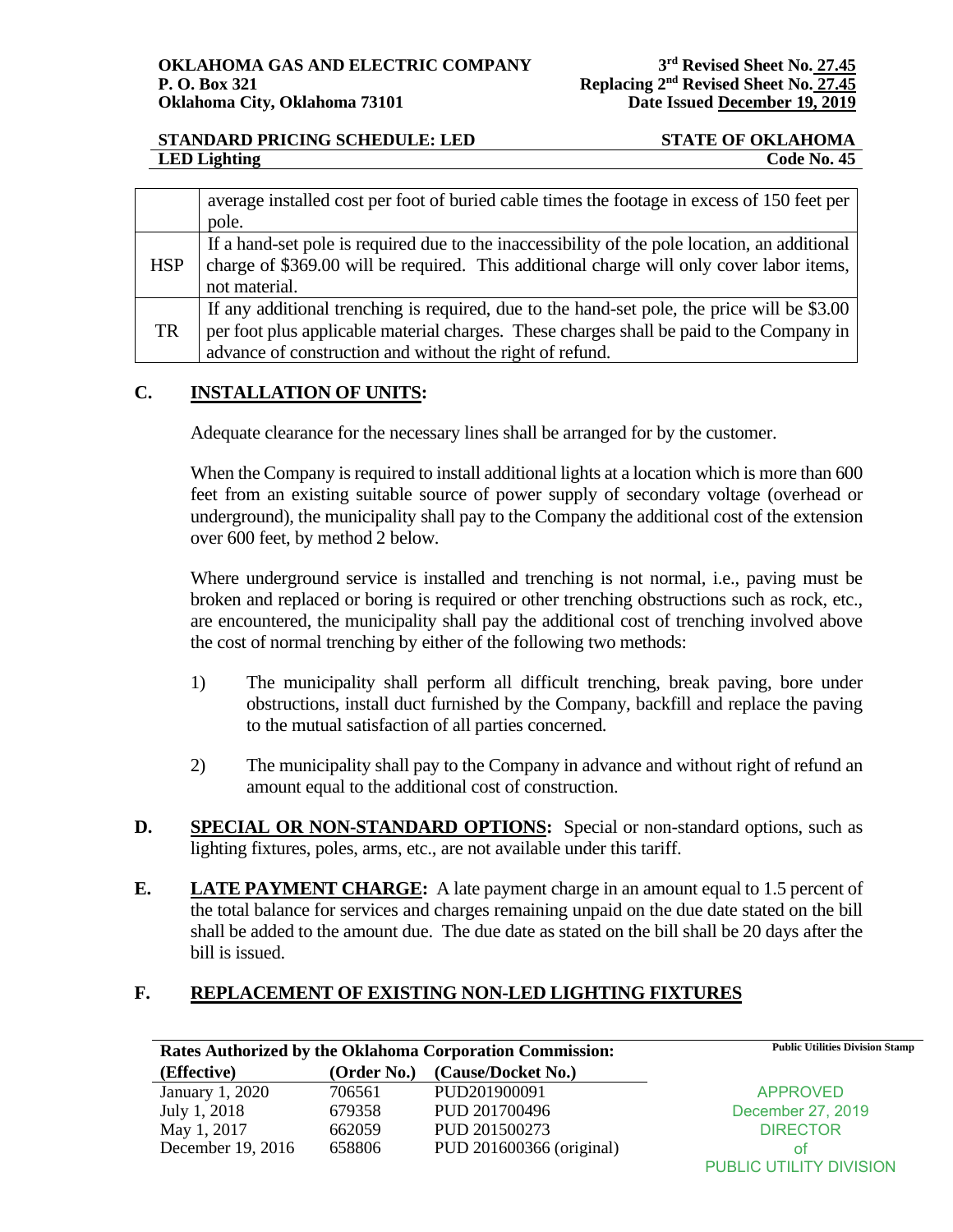| STANDARD PRICING SCHEDULE: LED | <b>STATE OF OKLAHOMA</b> |
|--------------------------------|--------------------------|
| <b>LED</b> Lighting            | Code No. 45              |

When an order for service for a failed lighting fixture is issued for an existing lighting unit, the Company will replace the existing lighting unit with an LED unit in accordance with the Standard LED Replacement Guide designated by the Company. A failed lighting fixture does not include a burned out or non-functioning lighting element (light bulb), or photo cell unless the Company has determined said lighting components have been discontinued or are no longer practical for operation.

When an order for service is issued to change to a new LED lighting fixture from an existing non-LED lighting fixture that has not failed, OG&E will replace the non-failed in-service fixture for a one-time Conversion Fee. Existing non-standard or unsupported lighting units will be replaced by the LED lighting unit determined by the Standard LED Replacement Guide.

| <b>Standard LED Replacement Guide Designated by the Company *</b> |      |            |                              |           |  |
|-------------------------------------------------------------------|------|------------|------------------------------|-----------|--|
| <b>Existing Lighting Fixture</b>                                  |      | kWh        | <b>LED</b><br><b>Fixture</b> | kWh       |  |
| <b>FILx1000</b>                                                   |      | 36         | LED01                        | 18        |  |
| <b>FILx1500</b>                                                   |      | 46         | LED01                        | <u>18</u> |  |
| <b>FILx2500</b>                                                   |      | 71         | LED01                        | 18        |  |
| NSMVx3600xDisc                                                    | **   | 41         | LED <sub>01</sub>            | 18        |  |
| NSMVx7000xDisc                                                    | **   | 71         | LED <sub>02</sub>            | 40        |  |
| NSMVx11500xDisc                                                   | **   | 103        | LED <sub>02</sub>            | 40        |  |
| NSMVx20000xDisc                                                   | **   | 161        | LED <sub>03</sub>            | 85        |  |
| NSMVx40000xDisc                                                   |      | 272        | LED <sub>03</sub>            | 85        |  |
| NSHPSx4000xDisc                                                   | **   | 21         | LED <sub>01</sub>            | 18        |  |
| NSHPSx9500xCob                                                    |      | 41         | LED01                        | 18        |  |
| NSHPSx9500xDir                                                    |      | 41         | LED01F                       | 18        |  |
| NSHPSx15500xCob                                                   |      | 71         | LED01                        | 18        |  |
| NSHPSx25000xCob                                                   | $**$ | 107        | LED <sub>02</sub>            | 40        |  |
| NSHPSx25000xDir                                                   |      | 107        | LED02F                       | 34        |  |
| NSHPSx37000xCob                                                   |      | 135        | LED <sub>03</sub>            | 85        |  |
| NSHPSx50000xCob                                                   | **   | 169        | LED <sub>03</sub>            | 85        |  |
| NSHPSx50000xDir                                                   |      | <u>169</u> | LED03F                       | 56        |  |

Conversion Fee  $= $177.58$ 

**Rates Authorized by the Oklahoma Corporation Commission:** Public Utilities Division Stamp

| (Effective)       | (Order No.) | (Cause/Docket No.)       |
|-------------------|-------------|--------------------------|
| January 1, 2020   | 706561      | PUD201900091             |
| July 1, 2018      | 679358      | PUD 201700496            |
| May 1, 2017       | 662059      | PUD 201500273            |
| December 19, 2016 | 658806      | PUD 201600366 (original) |

APPROVED December 27, 2019 **DIRECTOR** 

of PUBLIC UTILITY DIVISION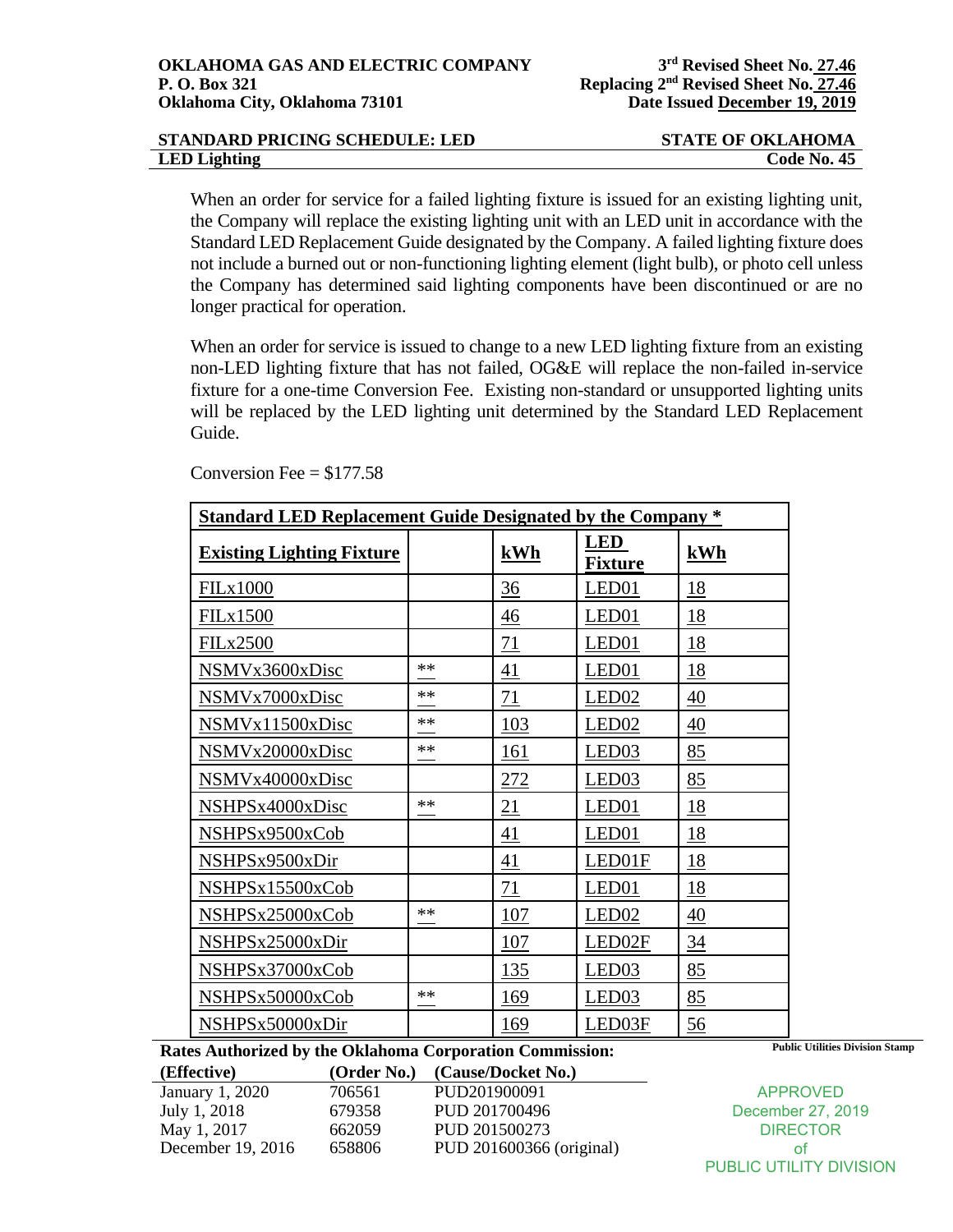**rd Revised Sheet No. 27.47 Replacing**  $2^{nd}$  **Revised** Sheet No. 27.47

### **STANDARD PRICING SCHEDULE: LED STATE OF OKLAHOMA LED Lighting Code No. 45**

| NSHPSx140000xCob      |      | 396        | LED <sub>03</sub> | 85        |
|-----------------------|------|------------|-------------------|-----------|
| NSMHx14000xCob        |      | 71         | LED <sub>01</sub> | 18        |
| NSMHx14000xDir        |      | 71         | LED <sub>01</sub> | 18        |
| NSMHx14000xDecorative |      | 71         | LED01             | 18        |
| NSMHx21000xCob        |      | 105        | LED <sub>02</sub> | 40        |
| NSMHx21000xDecorative |      | 105        | LED <sub>02</sub> | 40        |
| NSMHx36000xCob        |      | 158        | LED <sub>03</sub> | 85        |
| NSMHx36000xDir        |      | 158        | LED <sub>03</sub> | 85        |
| NSMHx100000xCob       |      | 394        | LED <sub>03</sub> | 85        |
| NSMHx100000xDir       | $**$ | 394        | LED04F            | 106       |
| MVx7000xUnd           |      | 71         | LED <sub>01</sub> | <u>18</u> |
| HPSx9500xUnd          |      | 41         | LED01             | 18        |
| Fluorescentx5700xUnd  |      | 48         | LED <sub>01</sub> | 18        |
| Fluorescentx12900xUnd |      | 68         | LED <sub>01</sub> | 18        |
| Fluorescentx24000xUnd |      | 127        | LED <sub>02</sub> | 40        |
| Ornx9500xPtop         | $**$ | 41         | LED01D            | 16        |
| <u>Ornx25000xPtop</u> | **   | <u>107</u> | LED03D            | 85        |
| Ornx7000xPtop         | $**$ | 41         | LED01D            | 16        |
| Ornx20000xPtop        | $**$ | 107        | LED03D            | 85        |
| $HPS11 - 140,000$     | $**$ | 396        | LEDHM04           | 219       |
| $MH9 - 100,000$       | $**$ | 394        | LEDHM04           | 219       |

\* Customers will be notified of the replacement and any resulting price change.

\*\* Discontinued Fixture Type.

- **G. BURNING SCHEDULE:** The standard schedule shall be for dusk-to-dawn service and shall include approximately 4,200 hours of service per year. The Company will use reasonable care to maintain such service. Upon notification of any outage or required maintenance of such facilities, the Company shall be allowed a reasonable length of time to restore normal service during regular working hours.
- **H. RIDERS:** All riders applicable to either the Municipal Roadway and Area Lighting or the Outdoor Security Lighting tariffs shall apply. Please refer to the Applicability section of individual Riders to determine if it is relevant to this Pricing Schedule.

| Rates Authorized by the Oklahoma Corporation Commission: |             | <b>Public Utilities Division Stamp</b> |                                |
|----------------------------------------------------------|-------------|----------------------------------------|--------------------------------|
| (Effective)                                              | (Order No.) | (Cause/Docket No.)                     |                                |
| January 1, 2020                                          | 706561      | PUD201900091                           | <b>APPROVED</b>                |
| July 1, 2018                                             | 679358      | PUD 201700496                          | December 27, 2019              |
| May 1, 2017                                              | 662059      | PUD 201500273                          | <b>DIRECTOR</b>                |
| December 19, 2016                                        | 658806      | PUD 201600366 (original)               | ΩŤ                             |
|                                                          |             |                                        | <b>PUBLIC UTILITY DIVISION</b> |